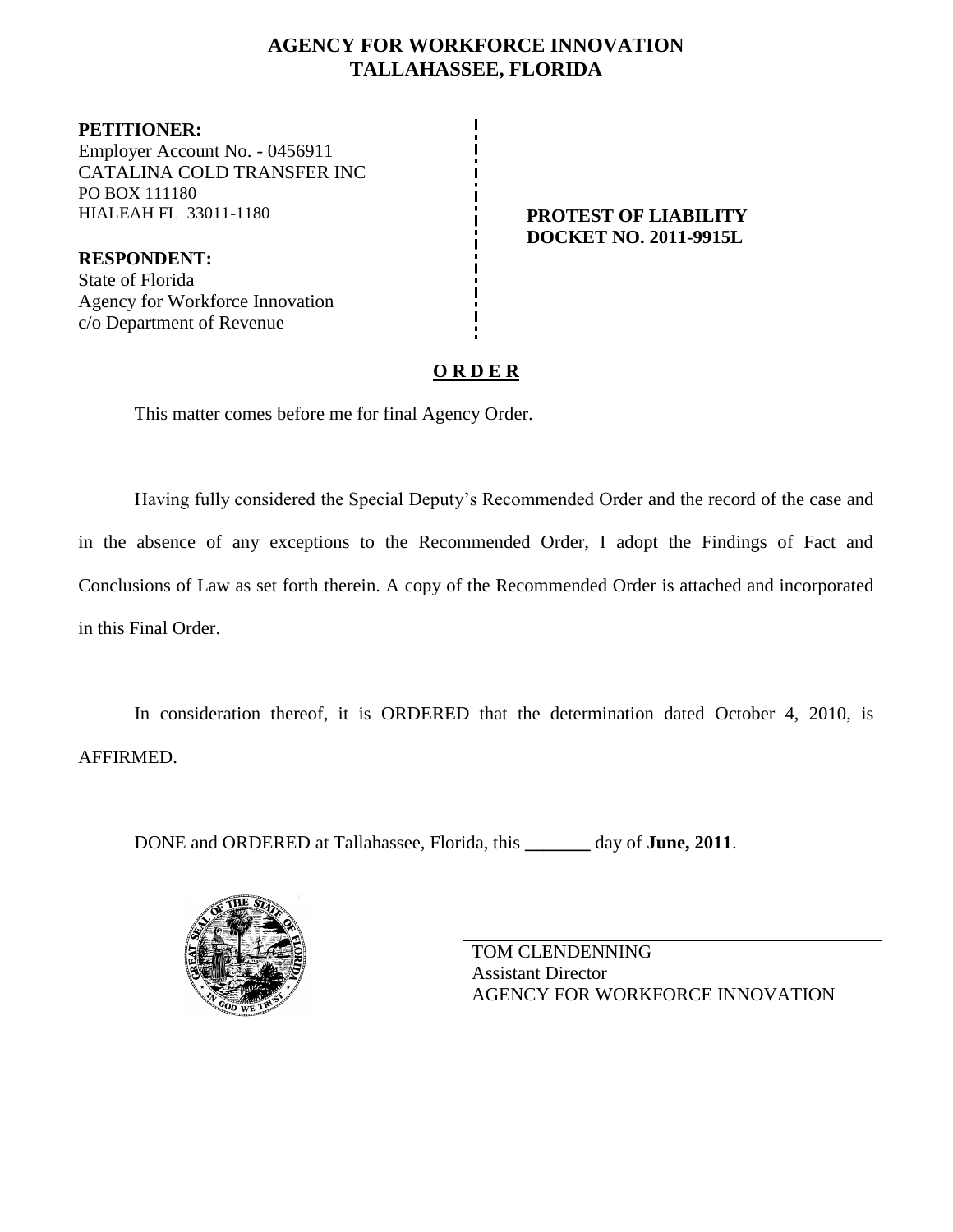## **AGENCY FOR WORKFORCE INNOVATION Unemployment Compensation Appeals**

MSC 345 CALDWELL BUILDING 107 EAST MADISON STREET TALLAHASSEE FL 32399-4143

#### **PETITIONER:**

Employer Account No. - 0456911 CATALINA COLD TRANSFER INC ATTN: ADA VALMANA PO BOX 111180 HIALEAH FL 33011-1180

#### **PROTEST OF LIABILITY DOCKET NO. 2011-9915L**

# **RESPONDENT:** State of Florida

Agency for Workforce Innovation c/o Department of Revenue

# **RECOMMENDED ORDER OF SPECIAL DEPUTY**

TO: Assistant Director Agency for Workforce Innovation

This matter comes before the undersigned Special Deputy pursuant to the Petitioner's protest of the Respondent's determination dated October 4, 2010.

After due notice to the parties, a telephone hearing was held on May 16, 2011. The Petitioner's accountant appeared and testified. The Respondent was represented by a Department of Revenue Tax Audit Supervisor.

The record of the case, including the recording of the hearing and any exhibits submitted in evidence, is herewith transmitted. Proposed Findings of Fact and Conclusions of Law were not received.

### **Issue:**

Whether services performed for the Petitioner constitute insured employment, and if so, the effective date of the Petitioner's liability, pursuant to Sections 443.036(19), (21); 443.1216, Florida Statutes.

Whether the Petitioner filed a timely protest pursuant to Sections 443.131(3)(i); 443.141(2); 443.1312(2), Florida Statutes; Rule 60BB-2.035, Florida Administrative Code.

### **Findings of Fact:**

- 1. The Petitioner is a corporation which operates a trucking business which transports refrigerated freight.
- 2. The Department of Revenue selected the Petitioner for an audit of the Petitioner's books and records to ensure compliance with the Florida Unemployment Compensation Law for the 2009 tax year.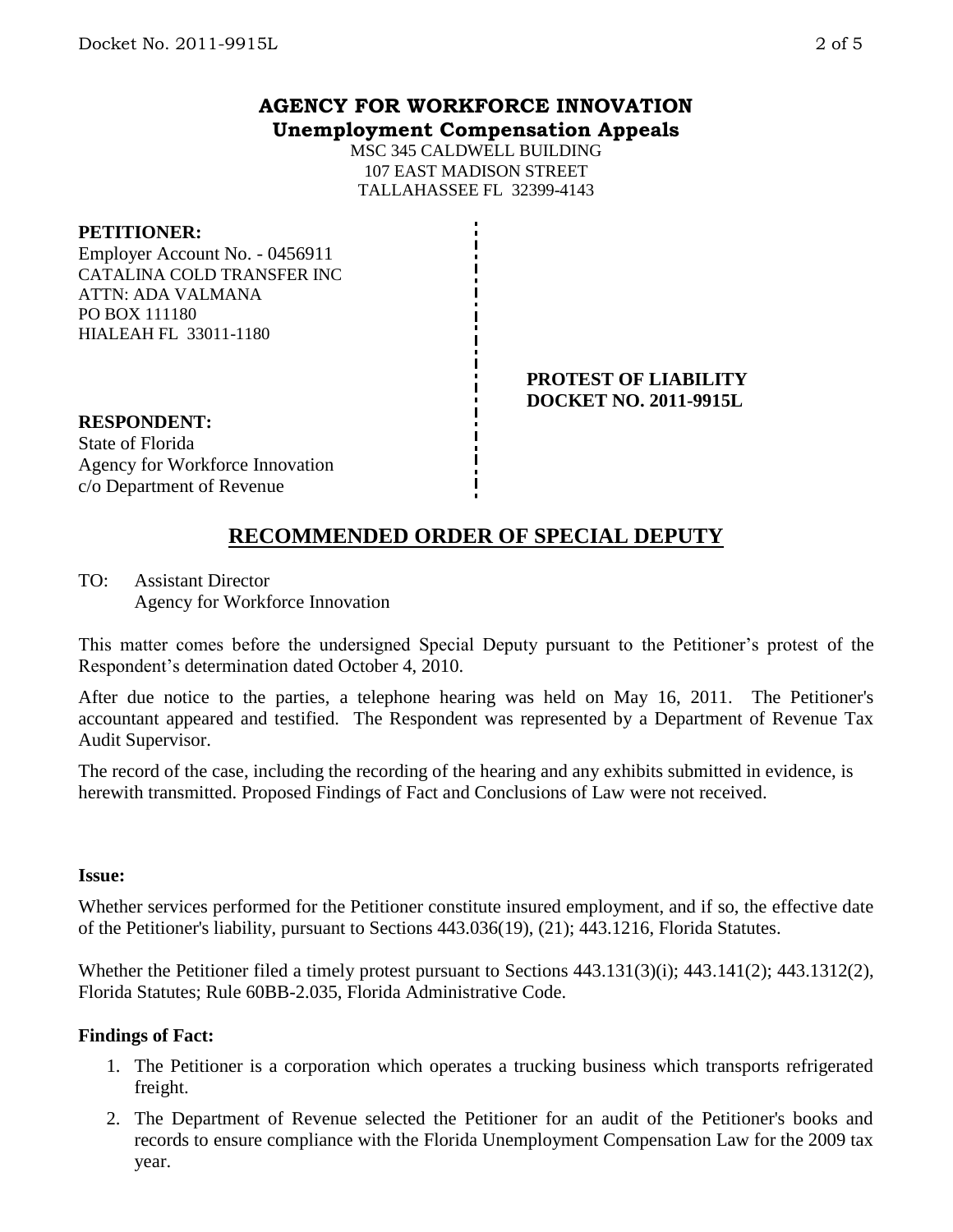- 3. The audit was conducted at the location of the Petitioner's accountant. During the course of the audit the Tax Auditor examined the 1099 forms that were issued to individuals classified by the Petitioner as independent contractors. Most of the 1099 forms were indicated to be for drivers. The Tax Auditor requested documentation to show that the workers were bona fide independent contractors.
- 4. The accountant provided independent contractor agreements for each of the drivers. However, the Tax Auditor concluded that the agreements were actually employment agreements because there was a continuous relationship between the drivers and the Petitioner. The Petitioner also submitted a form showing that the drivers had elected to be exempt for workers' compensation insurance coverage. Those forms were dated September 8, 2010, which was after the audit year. The Tax Auditor requested proof that the drivers owned and operated their own trucks, however, that proof was not provided for most of the drivers. The proof of ownership was provided for two drivers, Alfredo R. Rodriguez and Julio C. Rodriguez. The Tax Auditor concluded that the services performed by the drivers for whom proof of ownership had not been provided constituted insured employment.
- 5. A *Notice of Proposed Assessment* was mailed to the Petitioner's accountant by the Department of Revenue. The *Notice of Proposed Assessment* states that it was mailed on or before October 14, 2010. Among other things the Notice states "Your protest must be filed with the Department within 20 days of the 'Mailed on or Before' date shown above."
- 6. The Petitioner's accountant received the Notice of Proposed Assessment in the mail on October 22, 2010. The envelope in which the *Notice of Proposed Assessment* was mailed bears a postmark date of October 19, 2010.

#### **Conclusions of Law:**

- 7. Section 443.141(2)(c), Florida Statutes, provides:
	- (c) *Appeals.*--The Agency for Workforce Innovation and the state agency providing unemployment tax collection services shall adopt rules prescribing the procedures for an employing unit determined to be an employer to file an appeal and be afforded an opportunity for a hearing on the determination. Pending a hearing, the employing unit must file reports and pay contributions in accordance with s. 443.131.
- 8. Rule 60BB-2.035(5), Florida Administrative Code, provides:
	- (5) Timely Protest.
		- (a)1. Determinations issued pursuant to Sections 443.1216, 443.131-.1312, F.S., will become final and binding unless application for review and protest is filed with the Department within 20 days from the mailing date of the determination. If not mailed, the determination will become final 20 days from the date the determination is delivered.
- 9. Although the *Notice of Proposed Assessment* states that it was mailed on or before October 4, 2010, no competent evidence was presented to show that it was actually mailed on that date. The Petitioner provided evidence, a copy of the envelope in which the Notice was mailed, which clearly shows that the Notice was mailed on October 19, 2010. The Petitioner's protest was filed within twenty days of October 19, 2010. Thus, the Petitioner's protest was timely filed.
- 10. The issue in this case, whether services performed for the Petitioner constitute employment subject to the Florida Unemployment Compensation Law, is governed by Chapter 443, Florida Statutes. Section 443.1216(1)(a)2., Florida Statutes, provides that employment subject to the chapter includes service performed by individuals under the usual common law rules applicable in determining an employer-employee relationship.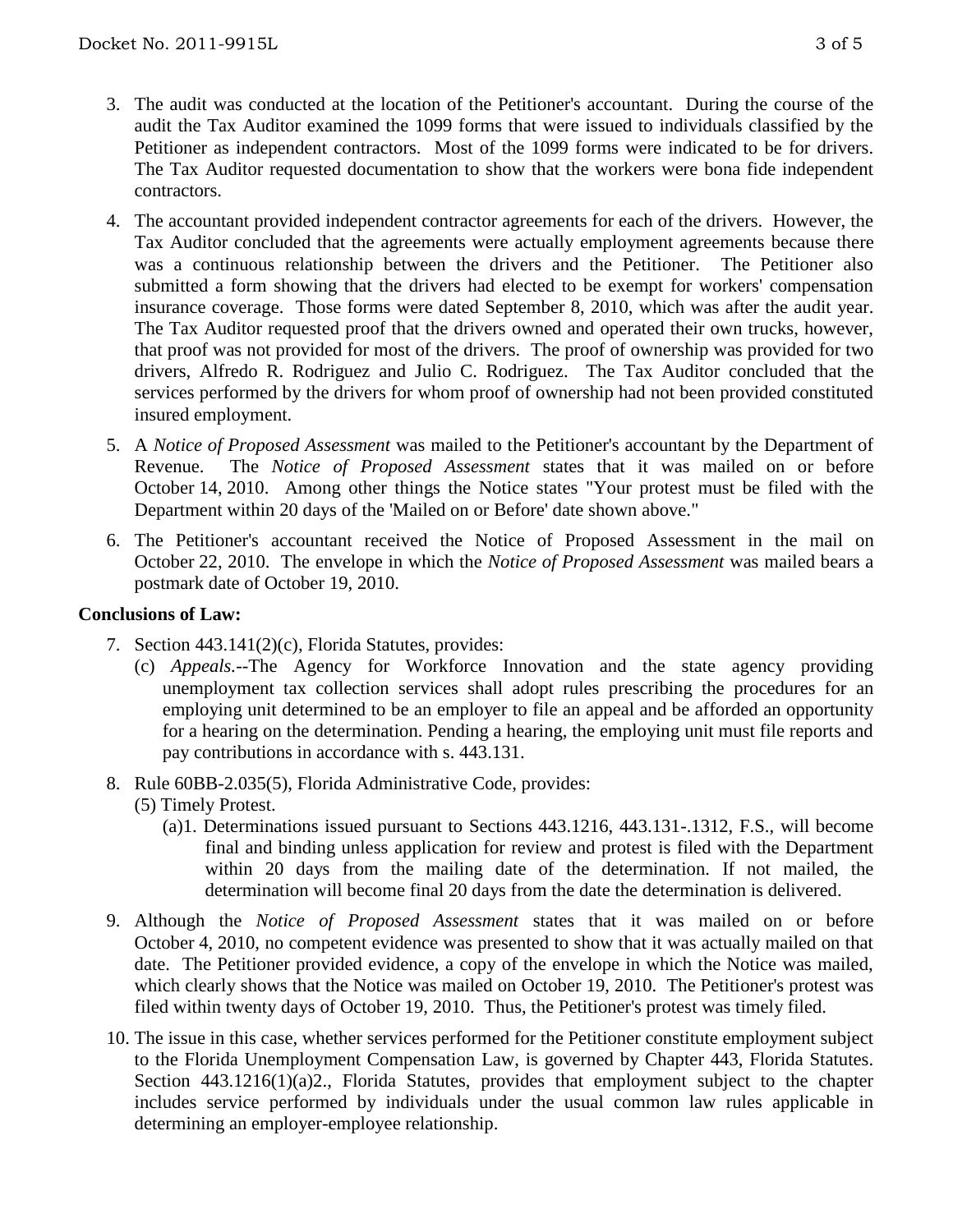- 11. The Supreme Court of the United States held that the term "usual common law rules" is to be used in a generic sense to mean the "standards developed by the courts through the years of adjudication." United States v. W.M. Webb, Inc., 397 U.S. 179 (1970).
- 12. The Supreme Court of Florida adopted and approved the tests in 1 Restatement of Law, Agency 2d Section 220 (1958), for use to determine if an employment relationship exists. See Cantor v. Cochran, 184 So.2d 173 (Fla. 1966); Miami Herald Publishing Co. v. Kendall, 88 So.2d 276 (Fla. 1956); Magarian v. Southern Fruit Distributors, 1 So.2d 858 (Fla. 1941); see also Kane Furniture Corp. v. R. Miranda, 506 So.2d 1061 (Fla. 2d DCA 1987).
- 13. Restatement of Law is a publication, prepared under the auspices of the American Law Institute, which explains the meaning of the law with regard to various court rulings. The Restatement sets forth a nonexclusive list of factors that are to be considered when judging whether a relationship is an employment relationship or an independent contractor relationship.
- 14. 1 Restatement of Law, Agency 2d Section 220 (1958) provides:
	- (1) A servant is a person employed to perform services for another and who, in the performance of the services, is subject to the other's control or right of control.
	- (2) The following matters of fact, among others, are to be considered:
		- (a) the extent of control which, by the agreement, the business may exercise over the details of the work;
		- (b) whether or not the one employed is engaged in a distinct occupation or business;
		- (c) the kind of occupation, with reference to whether, in the locality, the work is usually done under the direction of the employer or by a specialist without supervision;
		- (d) the skill required in the particular occupation;
		- (e) whether the employer or the worker supplies the instrumentalities, tools, and the place of work for the person doing the work;
		- (f) the length of time for which the person is employed;
		- $(g)$  the method of payment, whether by the time or by the job;
		- (h) whether or not the work is a part of the regular business of the employer;
		- (i) whether or not the parties believe they are creating the relation of master and servant;
		- (j) whether the principal is or is not in business.
- 15. Comments in the Restatement explain that the word "servant" does not exclusively connote manual labor, and the word "employee" has largely replaced "servant" in statutes dealing with various aspects of the working relationship between two parties.
- 16. In Department of Health and Rehabilitative Services v. Department of Labor & Employment Security, 472 So.2d 1284 (Fla. 1<sup>st</sup> DCA 1985) the court confirmed that the factors listed in the Restatement are the proper factors to be considered in determining whether an employer-employee relationship exists. However, in citing La Grande v. B&L Services, Inc., 432 So.2d 1364, 1366 (Fla.  $1<sup>st</sup> DCA$  1983), the court acknowledged that the question of whether a person is properly classified an employee or an independent contractor often cannot be answered by reference to "hard and fast" rules, but rather must be addressed on a case-by-case basis.
- 17. The "extent of control" referred to in Restatement Section  $220(2)(a)$ , has been recognized as the most important factor in determining whether a person is an independent contractor or an employee. Employees and independent contractors are both subject to some control by the person or entity hiring them. The extent of control exercised over the details of the work turns on whether the control is focused on the result to be obtained or extends to the means to be used. A control directed toward means is necessarily more extensive than a control directed towards results. Thus, the mere control of results points to an independent contractor relationship; the control of means points to an employment relationship. Furthermore, the relevant issue is "the extent of control which, by the agreement, the master may exercise over the details of the work."